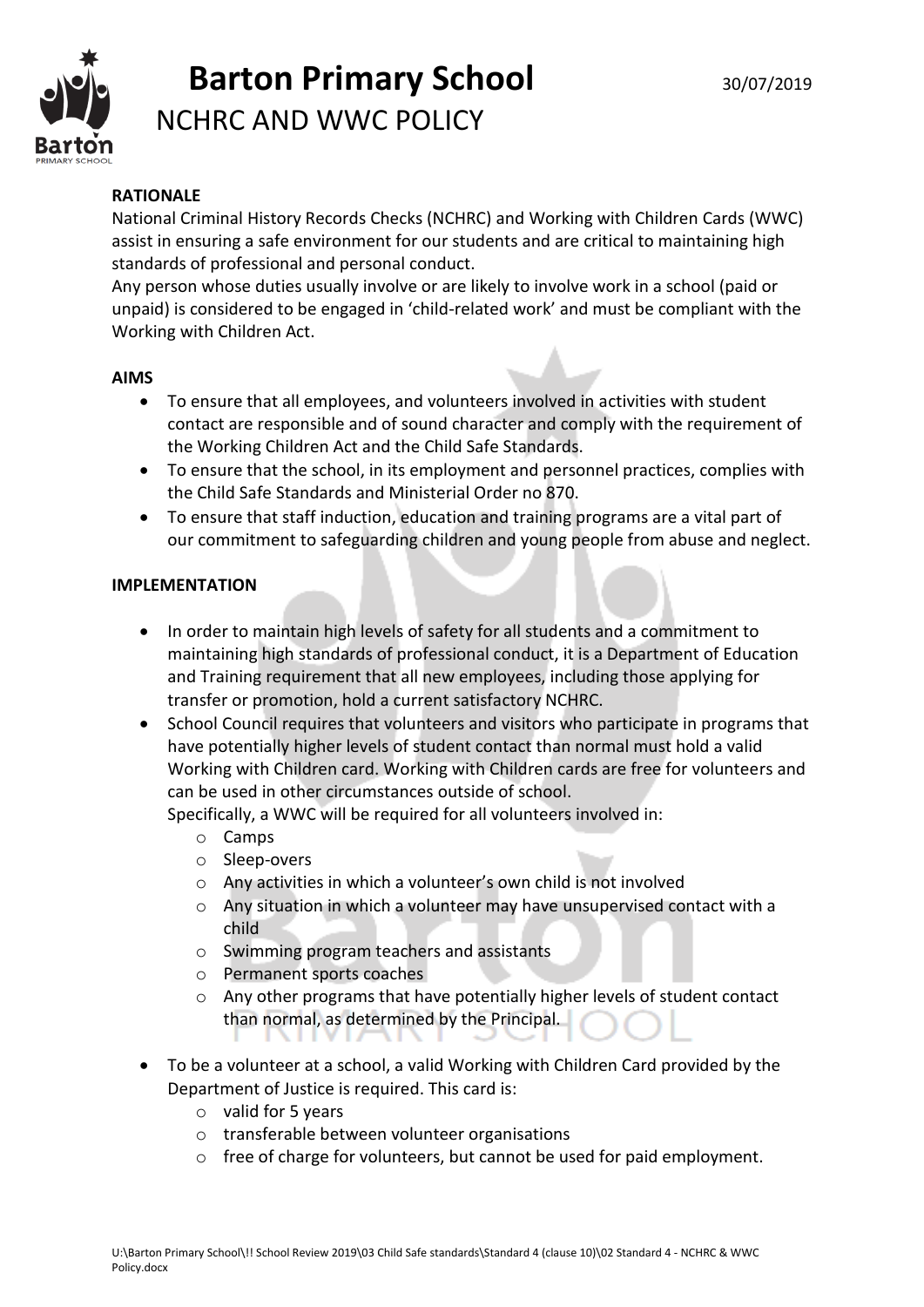

- WWC Checks for paid employment can be used to show suitability for volunteer work.
- Teachers holding current full registration with the VIT are exempt from requiring a Working with Children card.
- Those teachers who hold full registration with the Victorian Institute of Teaching with a current NCHRC do not require a new check to be completed upon appointment.
- Any person registered with VIT seeking contract or casual employment must provide a copy of a current registration before commencing.
- Newly employed teachers will be required to organise a NCHRC through the Victorian Institute of Teaching.
- Upon renewal of registration with the VIT, teachers may require a new NCHRC.
- All School Council employees are required to have a WWC, the cost of which will be responsibility of the individual.
- A volunteer can commence work in a school when they provide a receipt as proof they have applied for a WWC Check with the Department of Justice.
- In general, parent volunteers whose own children are involved in a particular activity, do not need a WWC card or NCHRC although it is highly recommended.
- Contractors who work at the school on a scheduled basis within school hours must hold a current Working with Children Card.
- This policy will be published regularly for the information of the community.
- Barton Primary School will make two copies of the WWC Card. An electronic form will be kept in the Administration files. A hard copy will be kept in the WWC Card folder.

This commitment to child safety statement will be reviewed if legislative or other changes require in the interim or no later than December 2020.

### **Evaluation**

This commitment to child safety statement will be reviewed on a two year cycle as part of the three year review cycle

### **REFERENCES**

Volunteer checks

http://www.education.vic.gov.au/school/principals/spag/community/Pages/volunteers.asp x

Suitability for Employment Checks

http://www.education.vic.gov.au/hrweb/employcond/Pages/crimcheck.aspx Suitability for Employment Policy (PDF - 322Kb)

Circular S053-2011 Working with Children (WWC) Check – Renewal Process https://edugate.eduweb.vic.gov.au/newsevents/schoolbull/Pages/S053-2011.aspx Circular S377-2007 Working with Children Checks - requirements for Specialist Technicians http://www.education.vic.gov.au/hrweb/Documents/S377-2007\_wwcccards-clr.doc Circular S319-2007 Working with Children Checks - Additional Information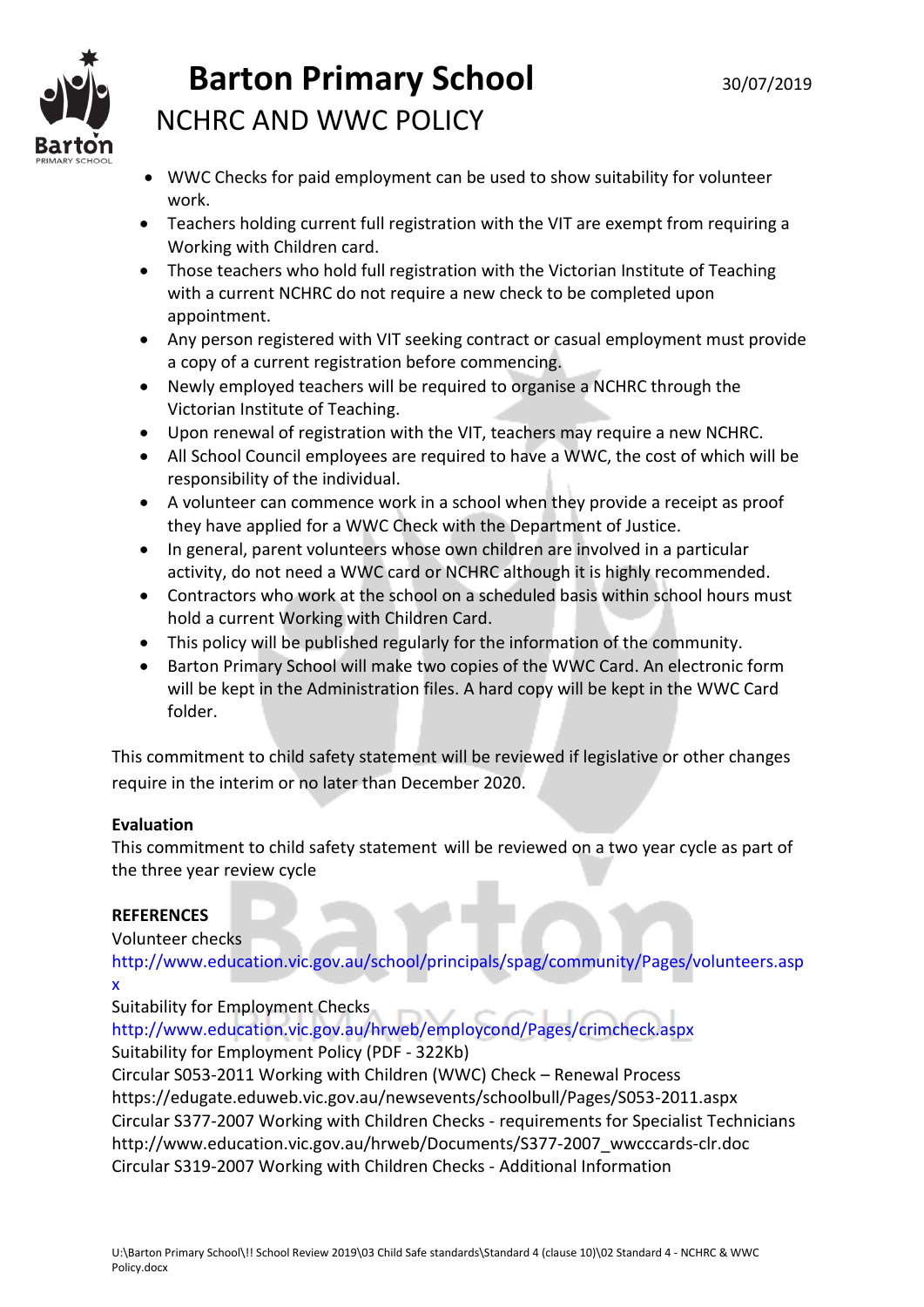

http://www.education.vic.gov.au/hrweb/Documents/S319-2007\_workwithchildcheckclr.doc Circular C364-2011 New Price Structure for Criminal Record Checks https://edugate.eduweb.vic.gov.au/newsevents/corpmail/Pages/C364-2011.aspx Ministerial Order No 870

http://www.gazette.vic.gov.au/gazette/Gazettes2016/GG2016S002.pdf: Child Safe Standards - DET

http://www.education.vic.gov.au/school/principals/health/Pages/childsafe.aspx

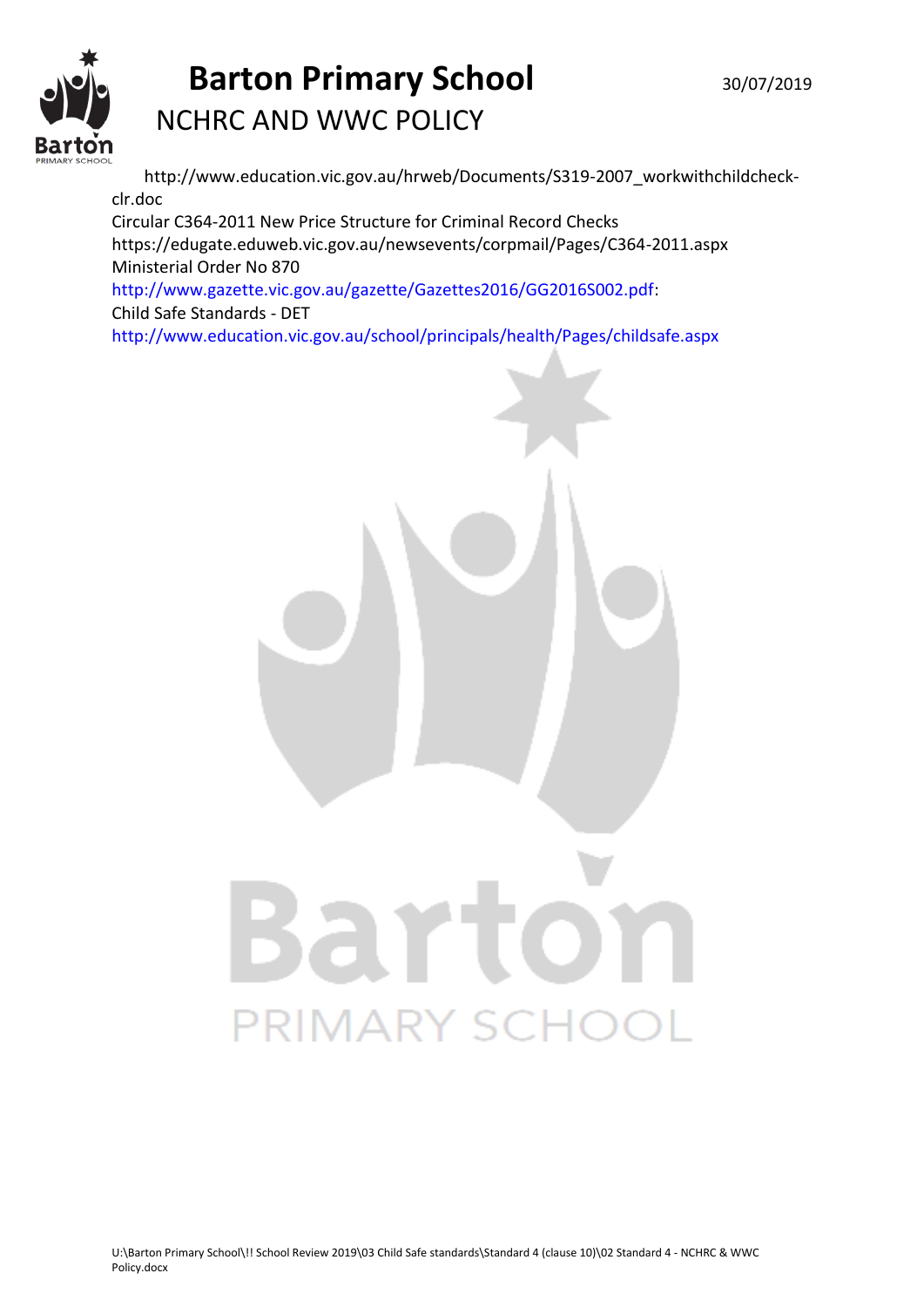



U:\Barton Primary School\!! School Review 2019\03 Child Safe standards\Standard 4 (clause 10)\02 Standard 4 - NCHRC & WWC Policy.docx